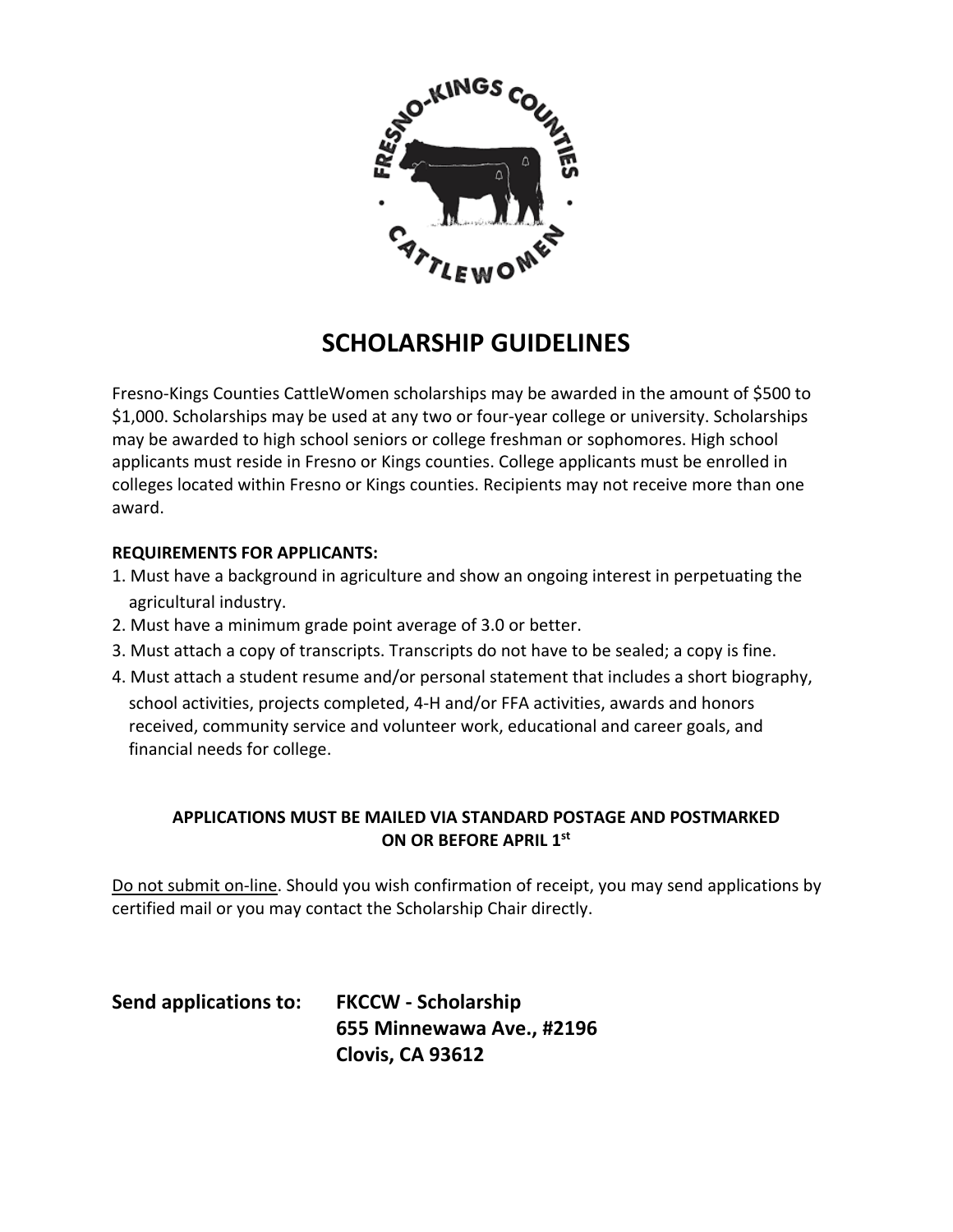

## **SCHOLARSHIP APPLICATION**

Please attach a short biography of your high school/college activities, projects completed, 4-H and/or FFA involvement, awards and honors received, educational and career goals, and financial needs for college. Please limit your biography to one page.

| <u> 1989 - Johann John Stoff, deutscher Stoffen und der Stoffen und der Stoffen und der Stoffen und der Stoffen u</u> |  |
|-----------------------------------------------------------------------------------------------------------------------|--|
|                                                                                                                       |  |